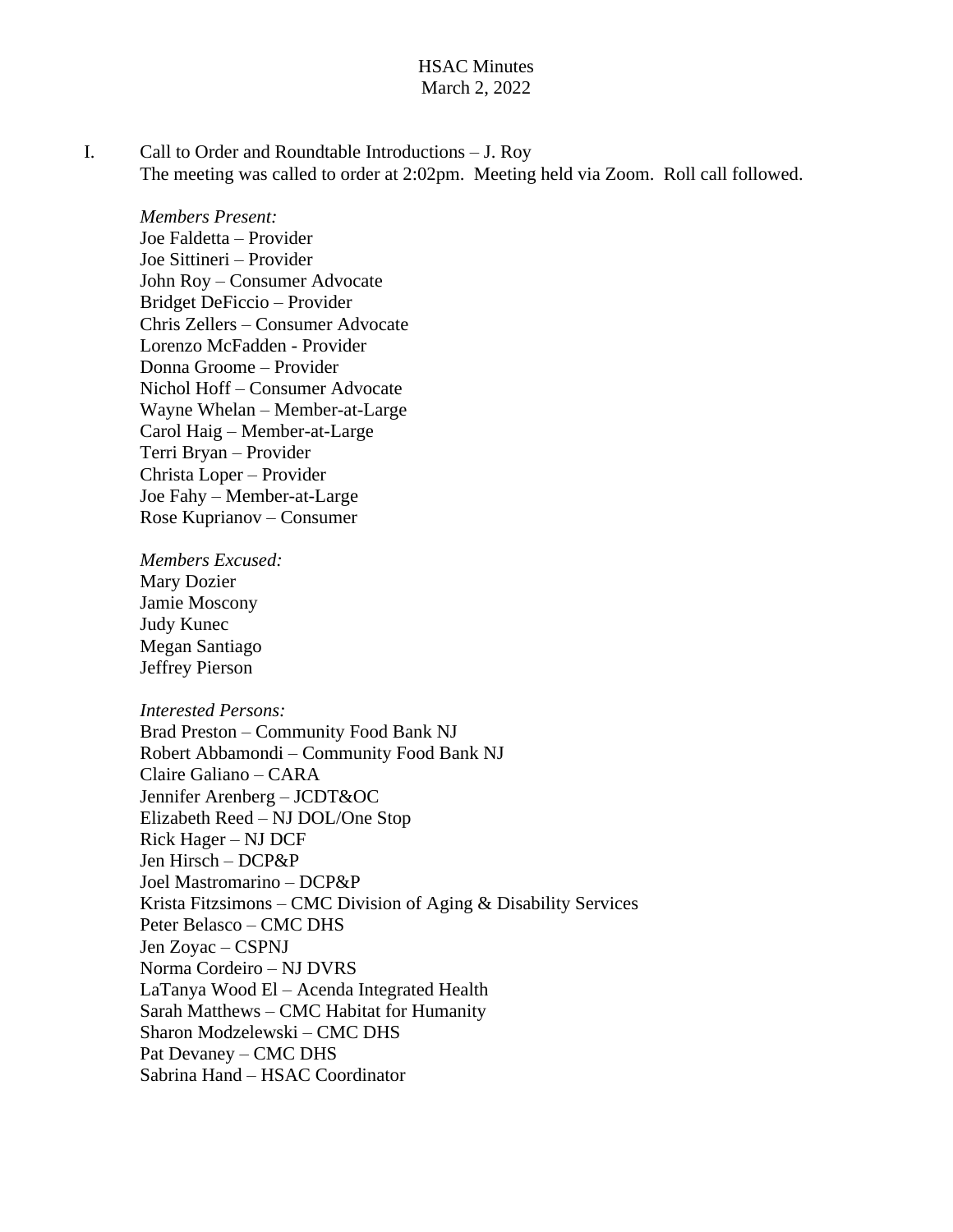- II. Additions and Corrections to the Minutes J. Roy Minutes from the 2/2/22 meeting were emailed to voting members. B. DeFiccio motioned to accept the minutes as circulated and J. Fahy seconded. Motion carried. Once approved by the Council, meeting minutes are posted on the Cape May County website.
- III. Administrator's Report S. Hand

S. Hand began her report by stating that the focus of the HSAC office for the past month has been on contracting – closing out CY 2021 contracts and implementing CY 2022 contracts for those services for which the HSAC is the designated administering agency and planning – developing and overseeing the application process for the HTF housing assistance program. Regarding budgets, the County budget was introduced on 2/22/22; it is expected to be adopted by the Board of County Commissioners at their 3/22/22 meeting. Governor Murphy has scheduled his budget address for 3/8/22. NJ DHS will provide a synopsis of the Department's proposed budget after the Governor's address. As noted in the Executive report, proposals in response to the RFP for DV Shelter Services were due on 2/9/22. Clarifications were needed prior to scheduling the Program Review Committee meeting. All clarifications have been received. The PRC is scheduled to meet on 3/4/22. For the HTF, the Advisory Board is scheduled to meet tonight (3/2). The Board had opened the application cycle for a second round on  $2/1/22$ . The Board is expected to review the applications and make funding recommendations at this evening's meeting. The SHSAC met on 2/25/22. The only information on the HSAC Needs Assessment process was that there were no further updates. It was also noted that the HSAC regulations are being moved forward for readoption with a notation that there may be additional language changes after the adoption. To that end, County HSACs are being asked to send any suggested revisions to N. Kapetanakis, Chair of the SHSAC, for discussion and consideration at the April SHSAC meeting. There are two (2) RFPs out that could impact CMC: The  $1<sup>st</sup>$  is for the recovery center; the amount is \$100,000 and the award will be announced this Friday. The 2nd RFP is for Early Intervention Support Services which is an "urgent care" model attached to the psychiatric screening service; that award date is 3/28/22. Lastly, there will be a presentation on the community "pop-up" events (official title is the Initiative for Community Wellness – "iComWell" program) sponsored by Acenda immediately after the close of the business meeting. Everyone is encouraged to attend the presentation as this is an opportunity to get information on agency services out to the community.

### IV. State Department Reports:

DHS – N. Troché

N. Troché was unable to attend today's meeting. J. Roy stated that S. Hand forwards all informational emails from NJ DHS to all on the HSAC distribution lists.

 $\bullet$  DCF – J. Hirsch

A written report with the statistics for the Cape May DCP&P local office for the month of January 2022 was distributed with the meeting packet. J. Hirsch stated that she would be reporting orally on the February 2022 statistics which she received just prior to the meeting. She then highlighted the following from the February statistics: there were 55 intakes (49 for child abuse/neglect investigations and 6 for child welfare assessments) and 303 cases (a total of 589 children with 76 of those children in a resource home placement). Four (4) children were removed in February and there were no adoptions. J. Hirsch then reported that six (6) new workers have been hired for the Cape May office and more may be hired; the office is grateful for the new staff as several staff members left during COVID. She concluded by asking if anyone knew of any agency or service that provides lock boxes as DCP&P provides these to households to safely store medications. J. Faldetta responded that Cape Assist has identified funding that will allow them to order the boxes for DCP&P.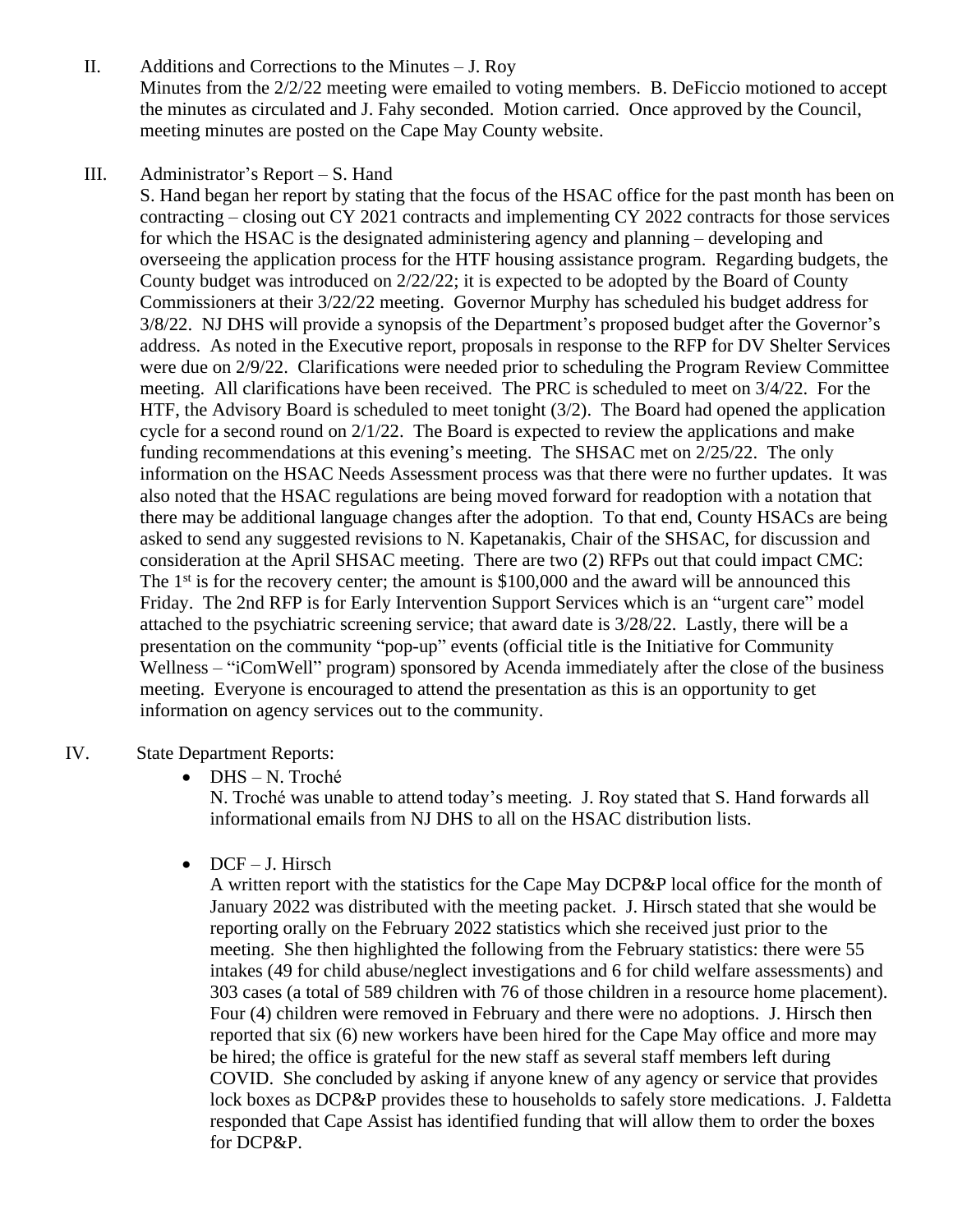### V. Committee Reports:

a. Executive Committee – J. Roy

Minutes from the 2/23/22 meeting were distributed with the meeting packet. J. Roy referenced #7 of the minutes to note that the Executive Board voted to hold the annual HSAC luncheon and presentation of plaques at the June meeting (postponed from December due to COVID). S. Hand added that she has been able to confirm the site and is working to confirm the vendor.

### b. Disability Services Committee – K. Fitzsimons

Minutes from the 2/15/22 meeting were distributed with the meeting packet. K. Fitzsimons reported that the minutes provide a good summary of the status/activities of CMC programs. She highlighted the following from the agency reports: annual events sponsored by County Departments that are typically held indoors in the spring have been cancelled for 2022; a decision for those events held outdoors or in the fall has not yet been made, SJLS has hired additional attorneys in the CMC office allowing for the office to offer more assistance in family and educational law, and there continues to be a statewide shortage in beds available for respite group homes due to limited staff in group homes and that staff being needed for group home residents. K. Fitzsimons added that there have been more developments in the reopening of the CMC Easter Seals program since the DSC meeting. K. Fitzsimons asked R. Kuprianov to provide the update since the FSC#10 has been working on this issue. R. Kuprianov stated that the FSC#10 of which she is co-chair with Ann Borger has been working with Assemblyman McClellan and representatives of Easter Seals to identify a location to house the day program. Currently, Easter Seals is offering a community inclusion program which does not have a facility component but is comprised of community outings/field trips. The details have been worked out and Easter Seals will be reopening a hybrid program that will include both community outings and in-house programming. The facility is located within the Crest Haven complex. The facility will require renovations prior to use. It is expected that the new Easter Seals program will begin in September 2022. R. Kuprianov added that a flyer for the new program is being developed; she will forward to S. Hand for distribution once available. J. Roy commended R. Kuprianov for her efforts and the efforts of FSC#10 to bring the Easter Seals program back to CMC. R. Kuprianov thanked J. Roy and noted that the reopening of this program is giving her a great sense of accomplishment for not only herself, but everyone involved with the process. R. Kuprianov concluded by stating that regarding the statewide shortage of respite beds, a program has been identified that is not linked to the consumer's HMO that can provide up to 21 days of respite. More information is needed on the program, but she will continue to investigate and report back to Council.

c. Program Review Committee – J. Kunec

J. Roy reported for J. Kunec. The PRC is scheduled to meet on 3/4/22 to review the proposals submitted in response to the RFP for DV Shelter Services funded with County dollars and administered by the HSAC. The Committee's funding recommendations will then be forwarded to the Board of County Commissioners for consideration.

#### d. WFNJ-WTW – D. Groome

A written report detailing WFNJ/SNAP caseload numbers for Cape May County for the 4th quarter of 2021 was distributed with the meeting packet. The report also included graphs comparing the caseloads from 2016 through 2021. D. Groome noted the graphs were sent out in color to allow for ease of comparison. She added that the data begins with 2016 as that is the year that she started as the Director of Social Services and that data began to be tracked in this manner. D. Groome highlighted the following trends from the graphs: GA – in 2016, the average GA caseload was 187, this represents the highest caseload since tracking began. In 2021, there was a sharp peak in the caseload when the number of cases were similar to 2016 but by the end of 2021 the numbers lowered to the point of the lowest caseload during the tracking period; the average caseload was 139. D. Groome added that the GA 28-day requirement has been suspended since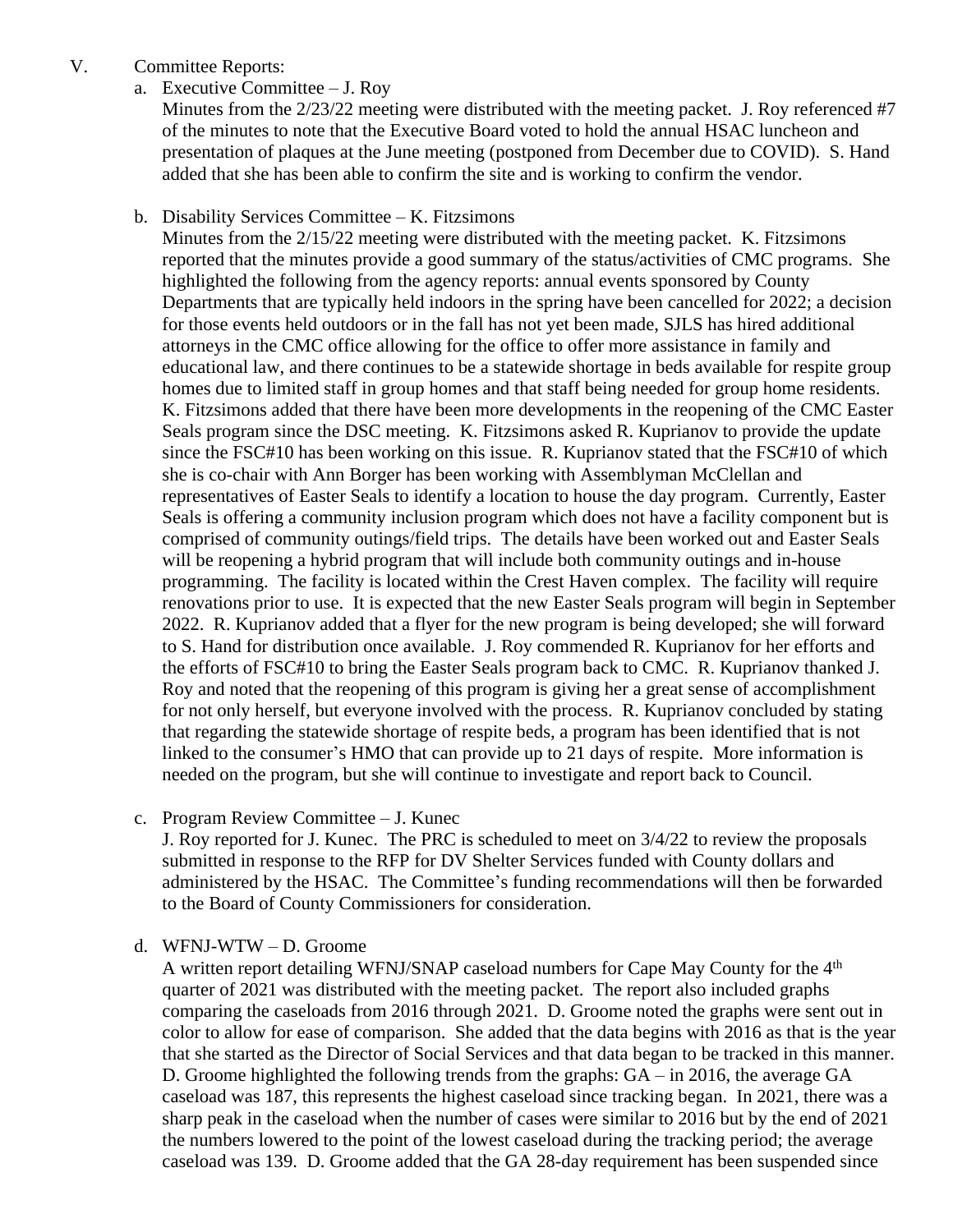March of 2020 and has not yet been reinstated. The GA mandatory work requirement was reinstated on 2/1/22; the first cohort of those required to participate were referred to the One Stop on 2/22/22, but since March 2020 there has been no mandatory work participation. TANF – 2016 recorded the highest case count since tracking began. There were increases in 2021 but TANF cases were not as impacted by COVID as GA and SNAP. The ups and downs of the TANF caseload are more in line with the seasonal nature of the CMC economy. Currently, TANF numbers are the lowest that they have been in history; this is true for the county, the state, and nationwide. The primary reason for denial of TANF in CMC is not participating with child support. SNAP – the pandemic has created an increase in SNAP cases. 2016 was the year of the highest number of SNAP cases until September/October of 2021. 2021 is now the year with the highest number of cases. 2019 had the lowest number of cases (2020 began as the lowest number of cases until COVID). D. Groome concluded by noting that in NJ SNAP recipients do not have to participate in a work activity or prove they are working; it is voluntary. C. Galiano commented on the increased number of SNAP cases by stating that CARA places flyers for the program in bags of food from their food bank. She added that she is pleased to see that outreach efforts are working. R. Abbamondi of the Community Food Bank NJ stated that the Food Bank has staff available to assist consumers with SNAP applications. Anyone interested in this service should contact R. Abbadmondi directly.

e. CEAS – S. Matthews

The next meeting of the CEAS Committee is scheduled for 3/8/22 at 10am.

f. CIACC – S. Modzelewski

S. Modzelewski reported that the next CIACC meeting is scheduled for 3/16/22 at 1:30pm.

g. Membership – C. Loper

C. Loper reported that voting membership for Council is full. In addition, all annual Conflict of Interest Statements have been received.

A motion was made by T. Bryan and seconded by B. DeFiccio to accept the committee reports as presented. Motion carried.

- VI. Liaison Reports
	- a. Area Agency on Aging Advisory Council M. Dozier

K. Fitzsimons reported for M. Dozier. K. Fitzsimons stated that the Division's Volunteer Income Tax Assistance (VITA) program has begun. This is a free tax preparation service that is available to low- and moderate-income individuals/couples. Appointments are required. A flyer on the program including logistics such as sites and times was included in the meeting packet.

b. Workforce Development Board – T. Bryan

T. Bryan prepared a written report which was included in the meeting packet. She highlighted the following from the report: 1) the Adults  $& Dislocated$  workers program is doing well, 2) the OJT program is also doing well, but could use more referrals as there are plenty of employers looking for workers, and 3) all youth programs both in and out of school programs are struggling for participants but they are open. T. Bryan concluded by stating that all referrals are welcomed.

#### VII. Old Business

There was no *old business*.